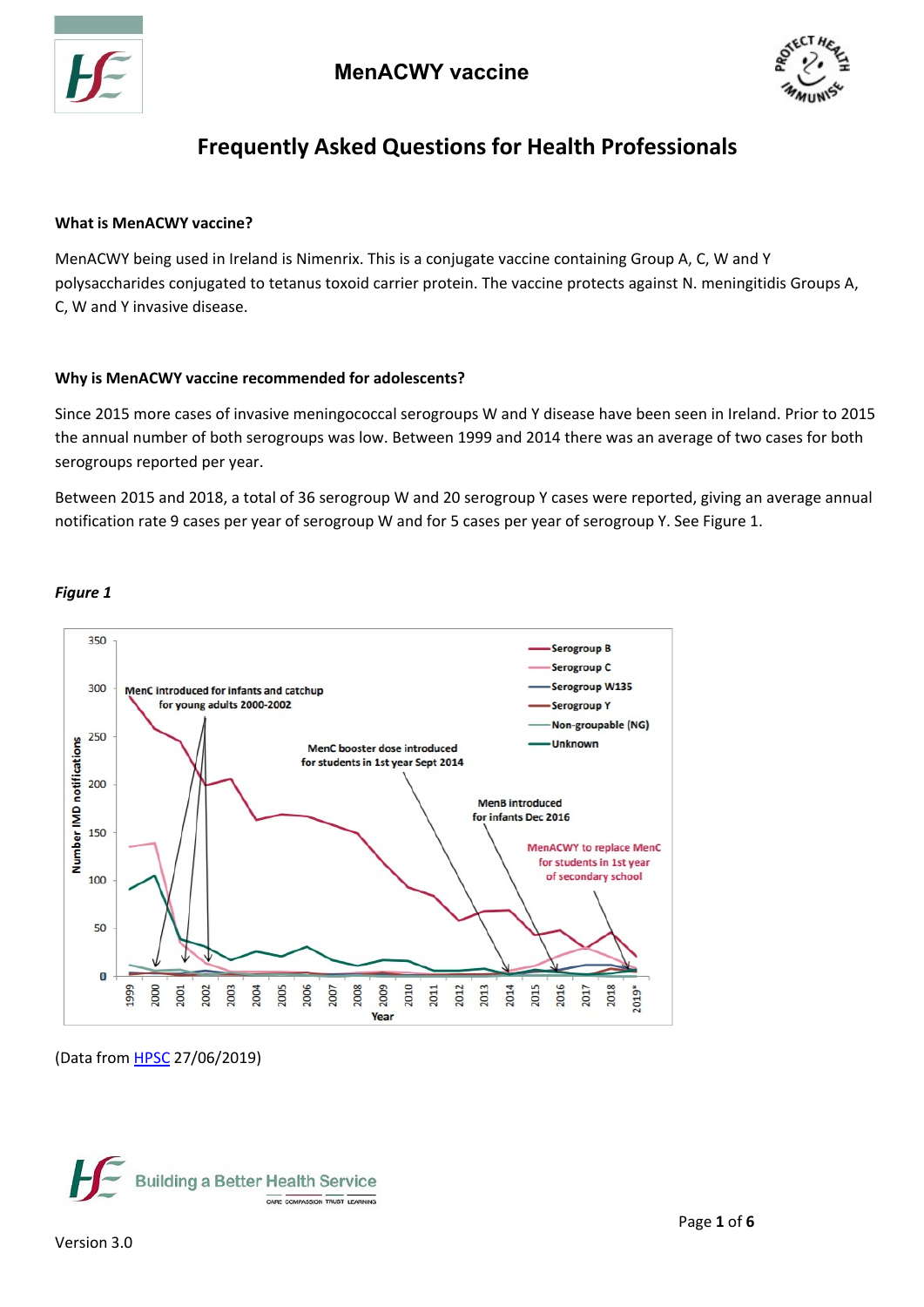# **MenACWY vaccine**





There have also been increasing cases of Men W disease in several European countries e.g. UK and the Netherlands in recent years. In view of the emergence of meningococcal serogroups W and Y, the National Immunisation Advisory Committee (NIAC) recommended that one dose of MenACWY vaccine should be given to all students in 1st year of second level education replacing the MenC vaccine in 2019. All students will now receive the Men ACWY vaccine instead of the Men C booster vaccine that has been given in 1st year of second level school since 2014. The Men ACWY vaccine boosts protection against Men C disease as well as giving protection against N. meningitidis Groups A, W and Y invasive disease.

Meningococcal disease is a serious and sometimes fatal illness which can cause meningitis and septicaemia.

Around 10% of those affected will die, for those who survive; many are left with long term sequelae including brain injury or loss of memory, deafness or blindness, and loss of limbs.

Meningococcal disease may occur at any age but the highest rate of disease occurs in children under 5 years of age. There is a second peak of cases in young people aged 15 to 19 years.

Adolescents are also known to have the highest rates of carriage of meningococcal bacteria. As well as providing direct protection, the Men ACWY vaccine prevents carriage of the bacteria and so will also provide some protection to other age groups through herd immunity.

## **Is MenACWY given to adolescents in other countries?**

In September 2015, the Men C vaccine programme for adolescents in the UK was replaced by the introduction of a MenACWY vaccine programme because of the rapid increase in incidence of N. meningitidis Group W invasive disease across all age groups. A catch up programme was also implemented for school leavers and entrants to third level colleges.

In the Netherlands because of a similar increase in N. meningitidis Group W invasive disease all 13–14 year‐olds are offered MenACWY vaccine.

MenACWY is also recommended for all adolescents in the US.

## **When should MenACWY be given in the academic year?**

As children will be offered the MenACWY booster to extend protection against N. meningitidis Group C infection and give protection against N. meningitidis Groups A, W, and Y until early adulthood (i.e. some years before peak carriage at 15‐19 years of age) the vaccine should be given later in the academic year (i.e. from January 2022).

MenACWY vaccine must be offered to all students with their 2nd dose of HPV vaccine.

As it will be some years before those in 1st year reach the age of peak carriage of meningococci in older teenagers, a **high uptake of the MenACWY booster will be vital to produce herd immunity.**

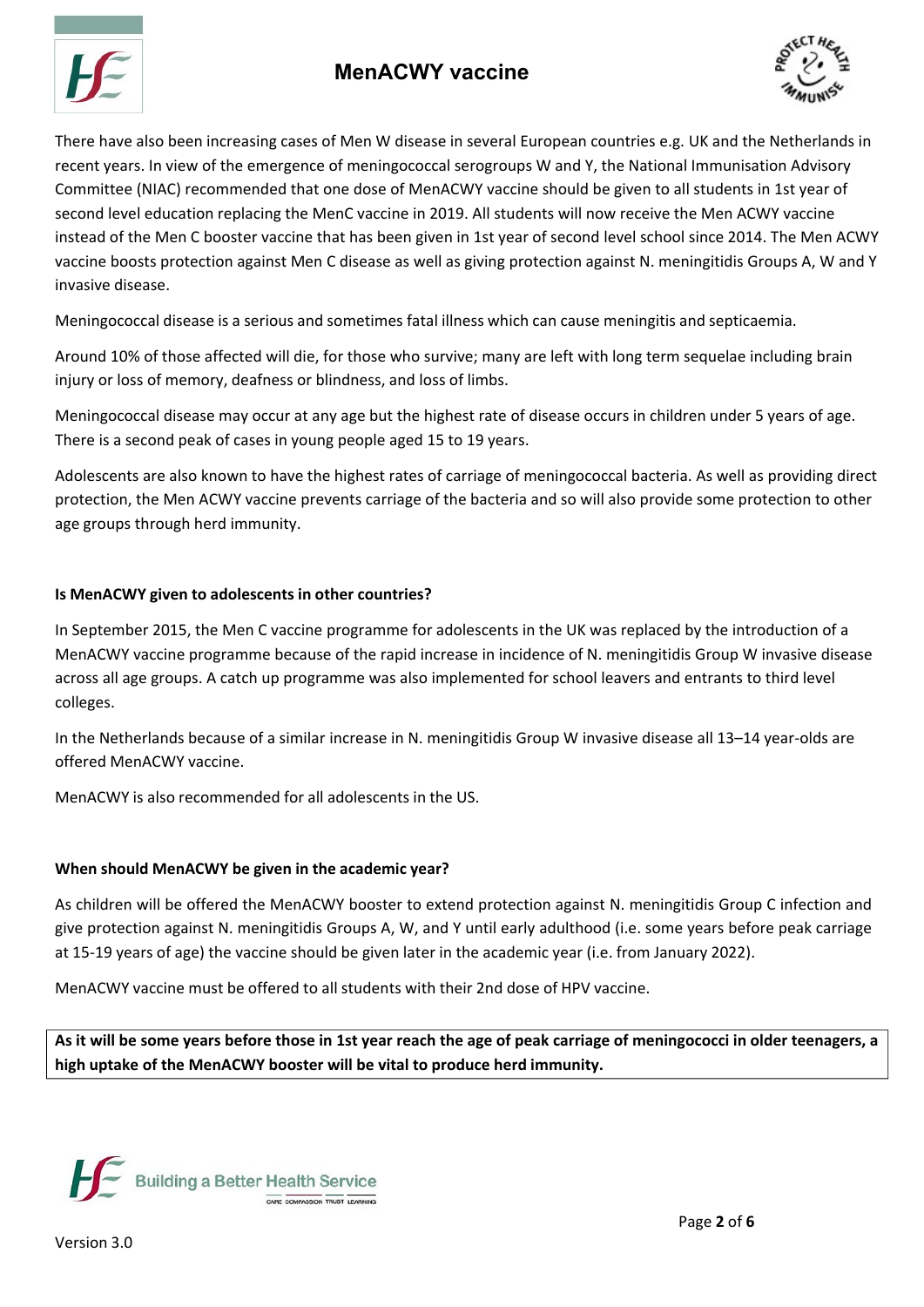



## **Are there any reasons why MenACWY should not be given?**

MenACWY vaccine should not be given if there is a history of anaphylaxis to a previous dose of the vaccine or one of its constituents. In the event of acute severe febrile illness, defer vaccination until recovery.

#### **Note:**

The MenACWY vaccine syringe or needle cap does not contain natural rubber. Therefore a history of anaphylaxis to latex is not a contraindication to the MenACWY vaccine.

## **What about a child who has had MenACWY vaccine recently?**

A student who has had a dose of conjugated MenACWY vaccine at 10 years of age or older does not need an adolescent MenACWY booster because they already have adequate levels of antibody which should persist until adulthood. A student who has had a dose of polysaccharide Men ACWY vaccine, even over the age of 10 should still receive a booster of the conjugated Me ACWY vaccine, as this is more effective than the polysaccharide vaccine.

## **Can other vaccines be given at the same time as MenACWY?**

Yes. MenACWY is an inactivated vaccine so this can be administered at the same time as any other live (e.g. MMR) or inactivated (e.g. HPV) vaccine. They should be administered in separate limbs or else in the same limb separated by at least 2.5cm (1 inch).

## **Can Tdap and MenACWY vaccines be given at the same time?**

The Tdap and MenACWY vaccine can be safely given at the same time.

## **Can Tdap or MenACWY vaccines be given at the same time as HPV vaccine?**

The Tdap and MenACWY vaccines can also be given at the same time as the HPV (human papillomavirus) vaccine.

## **Can MenACWY vaccine be given during pregnancy?**

MenACWY vaccine may be given to pregnant women when indicated. Considering the severity of meningococcal group disease pregnancy should not preclude vaccination when the risk of exposure is clearly defined.

## **Does MenACWY vaccine contain thiomersal?**

No, MenACWY vaccine does not contain thiomersal.



Version 3.0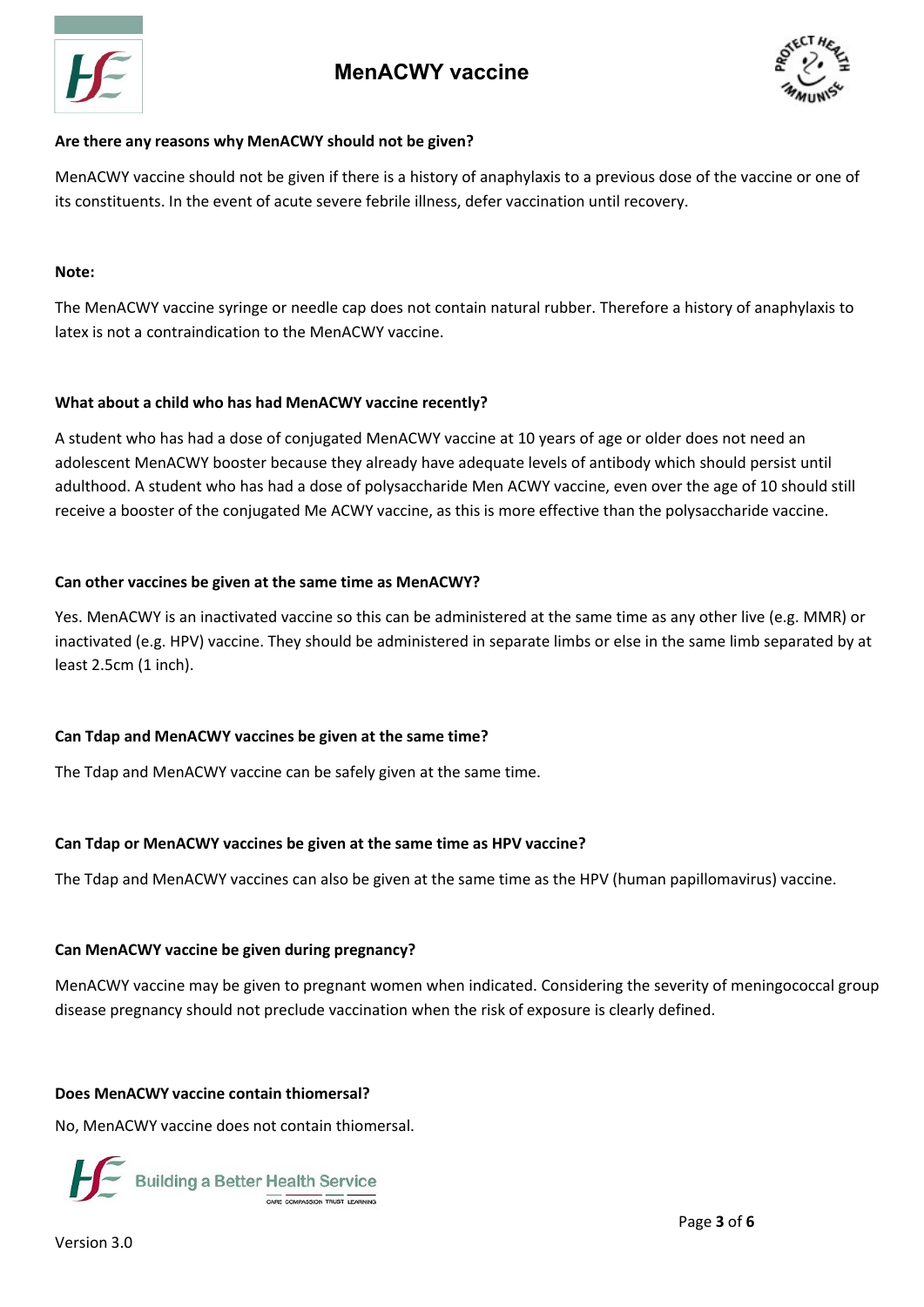



## **Is a catch up programme being provided for older students?**

The National immunisation Advisory Committee has not recommended a MenACWY vaccine catch up programme for older students.

#### **How safe is MenACWY vaccine?**

MenACWY vaccine is safe and well tolerated.

## **What are the side effects of MenACWY vaccine?**

See information from SPC below

| Table 1 Tabulated summary of adverse reactions by system organ class |                  |                                                                                                                                                                             |
|----------------------------------------------------------------------|------------------|-----------------------------------------------------------------------------------------------------------------------------------------------------------------------------|
| <b>System Organ Class</b>                                            | <b>Frequency</b> | <b>Adverse reactions</b>                                                                                                                                                    |
| Metabolism and nutrition<br>disorders                                | Very common      | Appetite lost                                                                                                                                                               |
| Psychiatric disorders                                                | Very common      | Irritability                                                                                                                                                                |
|                                                                      | Uncommon         | Insomnia<br>Crving                                                                                                                                                          |
| Nervous system disorders                                             | Very common      | <b>Drowsiness</b><br>Headache                                                                                                                                               |
|                                                                      | Uncommon         | Hypoaesthesia<br><b>Dizziness</b>                                                                                                                                           |
| <b>Gastrointestinal disorders</b>                                    | Common           | Diarrhoea<br>Vomiting<br>Nausea*                                                                                                                                            |
| Skin and subcutaneous tissue<br>disorders                            | Uncommon         | Pruritus<br>Rash**                                                                                                                                                          |
| Musculoskeletal and connective<br>tissue disorders                   | Uncommon         | Myalgia<br>Pain in extremity                                                                                                                                                |
| General disorders and<br>administration site conditions              | Very common      | Fever<br>Swelling at injection site<br>Pain at injection site<br>Redness at injection site<br>Fatigue                                                                       |
|                                                                      | Common           | Injection site haematoma*                                                                                                                                                   |
|                                                                      | Uncommon         | Malaise<br>Injection site induration<br>Injection site pruritus<br>Injection site warmth<br>Injection site anaesthesia                                                      |
|                                                                      | Unknown***       | Extensive limb swelling at the injection site,<br>frequently associated with erythema,<br>sometimes involving the adjacent joint or<br>swelling of the entire injected limb |

\*Nausea and Injection site haematoma occurred at a frequency of Uncommon in infants

\*\*Rash occurred at a frequency of Common in infants

\*\*\* ADR identified post-marketing

(Available at https://www.ema.europa.eu/en/documents/product‐information/nimenrix‐epar‐product‐ information\_en.pdf)

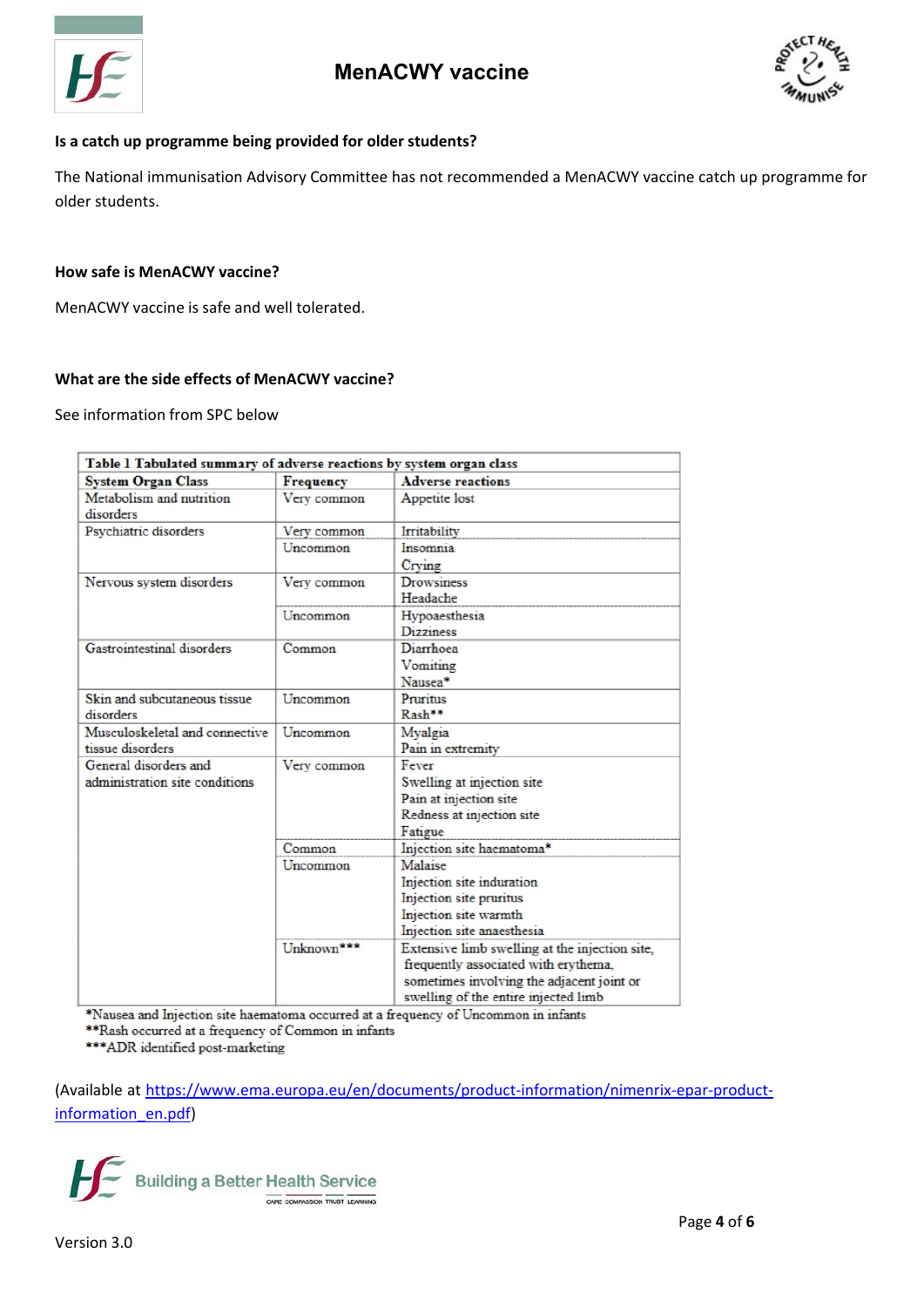



Note: MenACWY vaccine protects against Group A, C, W and Y meningococcal disease and does not protect against **Group B meningococcal disease.**

**It is important parents are aware of the signs and symptoms of meningococcal disease.**

## **What MenACWY vaccine is being used in the school programme?**

The MenACWY conjugate vaccine used in the school programme is called Nimenrix.

## **How is Nimenrix presented?**

Nimenrix is presented as a vial containing Nimenrix powder (contains the MenACWY components) and solvent for solution for injection in pre‐filled syringe. The packaging contains two needles, the orange one to be used for reconstitution and the blue one for administration of the vaccine



**The vaccine requires reconstitution.**

## **How is Nimenrix reconstituted?**

Nimenrix is reconstituted by adding the entire content of the pre‐filled syringe of solvent to the vial containing the powder. After the addition of the solvent to the powder, the mixture should be well shaken until the powder is completely dissolved in the solvent.

The reconstituted vaccine is a clear colourless solution.

The reconstituted vaccine should be inspected visually for any foreign particulate matter and/or variation of physical aspect prior to administration. In the event of either being observed, discard the vaccine.

After reconstitution, the vaccine should be used promptly

Nimenrix should only be given intramuscularly.